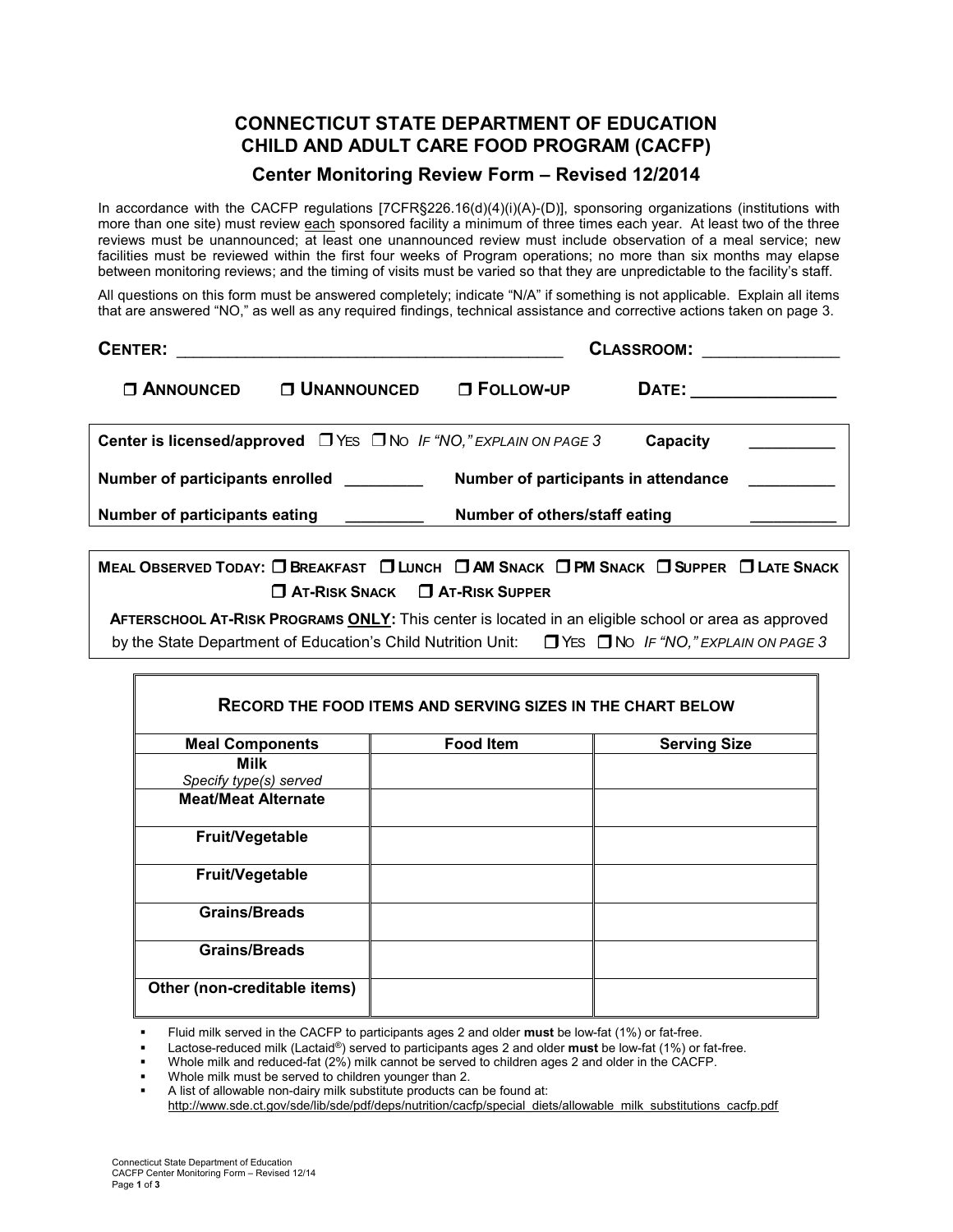## **FIVE-DAY RECONCILIATION**

**CACFP regulations require a five-day reconciliation of enrollment, attendance and meal count records to be conducted as part of each monitoring visit.** The purpose is to determine meal count accuracy and reasonability, as well as to ensure that meal counts do not exceed the center's licensed capacity, enrollment or attendance on any day. If discrepancies are noted, meal disallowances and/or other actions including technical assistance, training and corrective action measures must be implemented.

- **Evaluate enrollment and attendance records to ensure that they are current and accurate.**
- **In the chart below, write the dates for each of the five prior operating days (***days that the center was open***), going backwards (in reverse chronological order). Do NOT use the test day as one of the five days.**  Example: If today is Tuesday and the center is normally open Monday through Friday, then information for Monday (yesterday) and Friday, Thursday, Wednesday and Tuesday of last week should be listed.

**Note: The five-day reconciliation MUST include information for five full days.** If the center was closed during any of the five days immediately prior to the monitoring visit because of a weekend, holiday, weather event or other closure, then you must use information from an earlier week or month in order to capture a full five day period, even if this means going to the main office to obtain the information. *It is not acceptable to leave information for any days blank.*

- **For each of the five operating days prior to the day of the monitoring visit, list total enrollment, total attendance and meal counts for ALL meals and snacks claimed for reimbursement.**
- **Compare total meal counts to the licensed capacity**; meal counts cannot exceed licensed capacity for any day unless the center is approved for double sessions (multiple shifts).
- **Compare the total enrollment to total daily attendance to ensure that the number of participants in attendance does not exceed the number of enrolled participants.** If attendance exceeds enrollment for any day or for any session (shift), determine the source of the error and amount of the overclaim, if any. *Enrollment records are N/A for emergency shelters and afterschool at-risk centers.*

| PRIOR 5<br><b>OPERATING DAYS:</b><br><b>LIST DATES &gt;</b> | <b>DAY #1</b> | <b>DAY #2</b> | <b>DAY #3</b> | <b>DAY #4</b> | <b>DAY #5</b> |
|-------------------------------------------------------------|---------------|---------------|---------------|---------------|---------------|
| <b>TOTAL</b><br><b>ENROLLMENT</b>                           |               |               |               |               |               |
| <b>TOTAL</b><br><b>ATTENDANCE</b>                           |               |               |               |               |               |
| <b>BREAKFAST</b><br><b>COUNT</b>                            |               |               |               |               |               |
| <b>LUNCH</b><br><b>COUNT</b>                                |               |               |               |               |               |
| <b>PM SNACK COUNT</b>                                       |               |               |               |               |               |
| <b>AM SNACK COUNT</b>                                       |               |               |               |               |               |
| <b>AT-RISK SNACK</b><br><b>COUNT</b>                        |               |               |               |               |               |
| <b>AT-RISK SUPPER</b><br><b>COUNT</b>                       |               |               |               |               |               |
| <b>OTHER MEAL/</b><br><b>SNACK (INDICATE):</b>              |               |               |               |               |               |

**All discrepancies must be explained and followed up on by appropriate corrective action(s).**